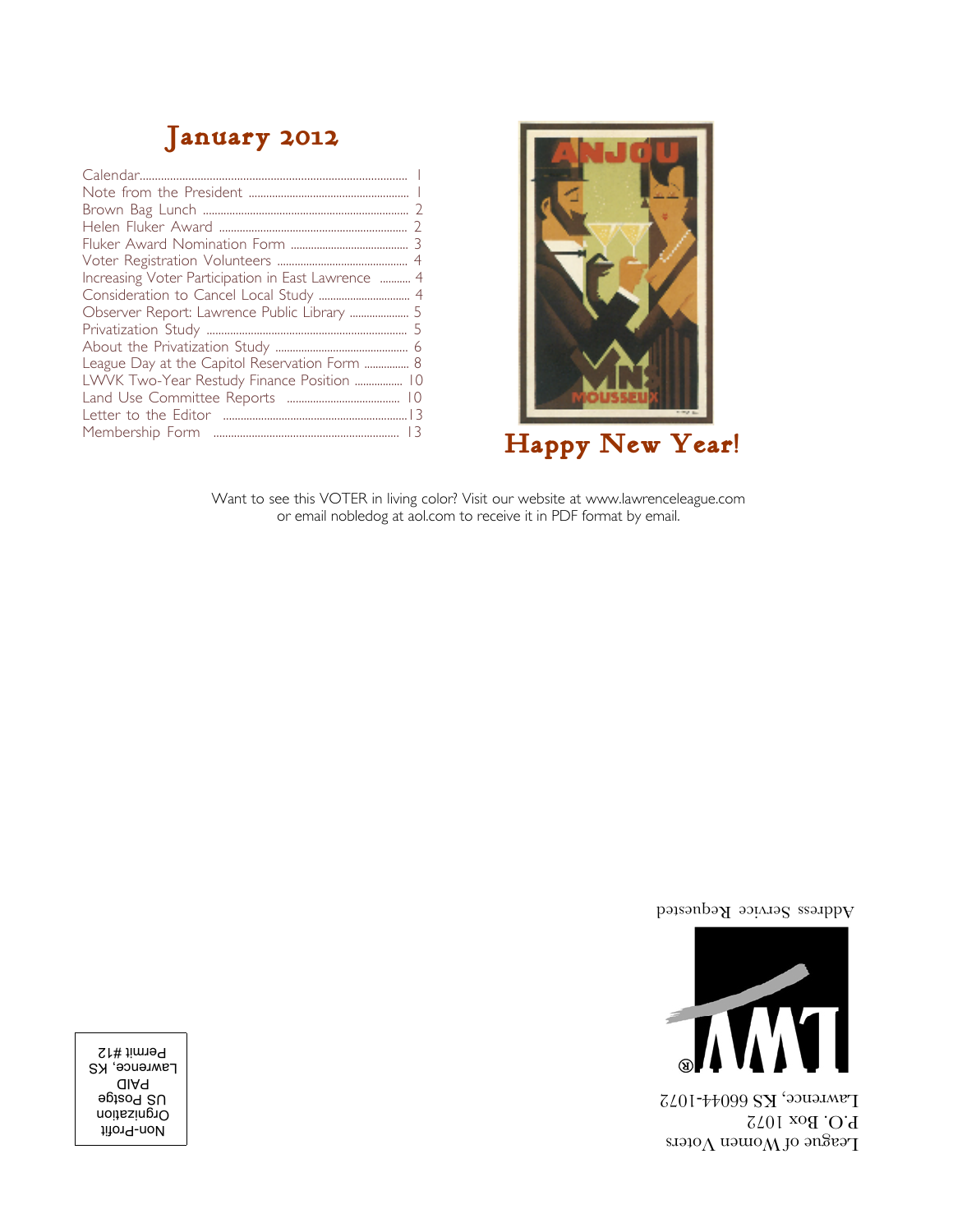# **The VOTER**

#### Bulletin of the LWV of Lawrence-Douglas County, KS • *Volume 59 No. 3*

The League of Women Voters is a non-partisan political organization encouraging the informed and active participation of citizens in government and influencing public policy through education and advocacy.



| January 21st               |                             |                                                                                                                                                      |  |
|----------------------------|-----------------------------|------------------------------------------------------------------------------------------------------------------------------------------------------|--|
| Saturday,<br>January 28th  | 10:00 AM                    | <b>Program Planning Meeting.</b> Fire Station, 19th & Iowa St.                                                                                       |  |
| Saturday,<br>February 4th  | $10:00$ AM -<br><b>Noon</b> | <b>Tax Study Meeting,</b> Lawrence Public Library 707 Vermont St                                                                                     |  |
| Thursday<br>February 9th   | 7:00 PM                     | LWV-L/DC Board Meeting. First Methodist Church 946 Vermont St. All League members are<br>welcome to attend.                                          |  |
| Wednesday<br>February 15th | $8:00$ AM -<br>2:30 PM      | <b>League Day at the Capitol.</b> Kansas Bar Association Building, 1200 SW Harrison St. Registration<br>form and more information on page            |  |
| Wednesday<br>February 15th | Noon                        | Brown Bag Lunch Honoring Susan B. Anthony. Lawrence Public Library 707 Vermont St.<br>Please see article on page 2.                                  |  |
| Saturday,<br>February 25th | 7:00 PM                     | Land Use Committee Meeting. Community Mercantile Meeting Room, 901 Iowa St.                                                                          |  |
| Saturday,<br>March 3rd     | 11:30AM                     | Helen Fluker Award Luncheon. Smith Center, Brandon Woods, 4730 Brandon Woods Terrace.<br>Please see article on page 2 and nomination form on page 3. |  |
| Saturday,<br>April 21st    | 11:30AM                     | LWV-L/DC Annual Meeting, Smith Center, Brandon Woods, 4730 Brandon Woods Terrace.                                                                    |  |

## A Note from President Kay Hale

The LWV-US has put together a list of Election Year Resolutions/Hopes for the upcoming year. You may have seen them in an email from President Elizabeth MacNamara. Even so, I want to call your attention to these resolutions. I will paraphrase four of them here. Then I will identify mechanisms our League has in place to implement them.

*•*Ensure that all eligible voters are registered to vote. Melinda Henderson is chair of Voter Services Committee. If you want to be involved with registering voters please contact Melinda.

*•*Educate the electorate on the candidates and issues on their ballots and help them find

their polling places. I am pleased to announce that LWVK will implement VOTE 411, a website providing election-related material across the entire state. Local leagues will develop questions for their local candidates and the candidates' answers will be posted on the website. The State League will develop questions for congressional candidates and their answers will be posted as well.

**•**Encourage informative and productive debates between candidates. The Lawrence League is involved with planning debates through its participation in the Voter Education Coalition.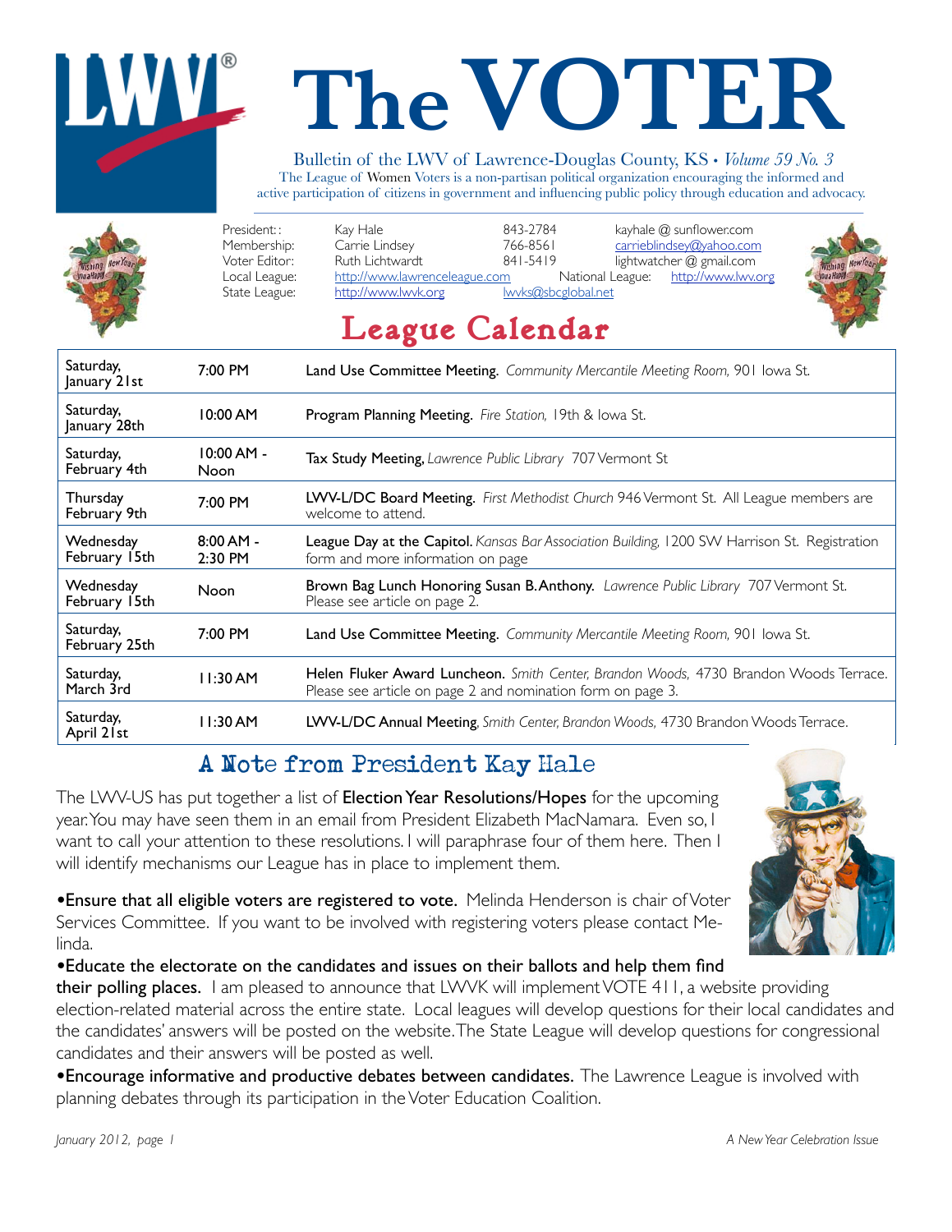**•**Fight to make sure that election outcomes are determined by voters not by special interest money. In this effort, we rely on LWV-US to take action on our behalf. Specifically, LWV-US is opposing H.R. 3463, legislation that would repeal the presidential public financing system AND terminate the Election Assistance Commission.

In closing, I want to celebrate the success of our local fund raising letter. More than \$1,500 has been received from members and supporters! THANK YOU to all who contributed!

Have a safe and happy new year.

i<br>İ

## **Celebrate Susan B. Anthony's Birthday Feb. 15 at League Brown-Bag Lunch**

Celebrate with fellow League members as we honor Susan B. Anthony's birthday next month. Plan to attend our next Brown-Bag Lunch on Wednesday, Feb. 15, 11 a.m. to 1 p.m., in the Lawrence Public Library's Gallery Room. (Go past the library's auditorium and then immediately turn right by the audio section to enter the Gallery Room.)

Our guest speaker will be Dr. Kim Warren, who teaches women's history at KU, and has a special interest in the roles of African-American and

Native American women in Kansas and their struggles for recognition as political agents.

Anthony, born in 1820, was active, not only in women's suffrage, but in the abolition of slavery, women's right to own property, temperance, and the women's labor movement.

Be sure to bring your brown-bag lunch and the League will provide coffee, teal and dessert. We especially encourage long-

time League members to come "tell their stories" of why they joined the League, which is a LWV-US membership initiative. Also we hope our new members will take this opportunity to meet others and to become involved.

## **Helen Fluker Open and Accessible Government Award - Nominations Wanted!**

Each year the League of Women Voters of Lawrence-Douglas County presents the Helen Fluker Open and Accessible Government Award in memory of Helen to honor a Douglas County citizen over the age of 18 who has made a difference in government. The recipient of the award should have somehow promoted improvement in government through ef-*January 2012, page 2 A New Year Celebrations Issue* 

forts as a volunteer or as an extension of her/his work duties. A variety of ways that this may have been done are:

- -attempting to increase citizen participation in government
- -educating the public about an issue
- -working toward more open government
- -being involved in the community in ways that lead to better political decision making

Nominations are due on February 15. Please complete the nomination form on page 3 and mail or e-mail it as directed on the form. Contact Janet Roth at 843-4764 or at jroth@ku.edu.

The award will be presented at a luncheon on Saturday, March 3, at the Smith Center, 4730 Brandon Woods Terrace. The event will begin at 11:30 with lunch served at noon. The formal presentation of the award is at 12:30. Cost of the lunch is \$14. Reservations must be made by Tuesday, February 28, with Audrey Kamb-Studdard (843-4166 or audkamb@ku.edu), Marguerite Lohrenz (865-0195 or zlohren@sbcglobal.net), Marjorie Cole (842-6085 or nobledog@aol.com), or

Janet Roth.

Helen and Bob Fluker had an active career in government service. She often spoke of how while in government service, she was never allowed to influence policy, could only support policies of the government, and could not be a League member. After retiring and settling in Lawrence in 1974, she became active in the community and several volunteer organizations including the League of Women Voters. With sincere dedication, she served as local president and on the board of directors of the local and state leagues for many years. She valued her membership, the kind of research the League did, and its goals of active citizen participation in government. After her death in 1998, this award was established by the League with the help of her family. We honor her commitment to the League by honoring some of the "unsung heroes" in our community.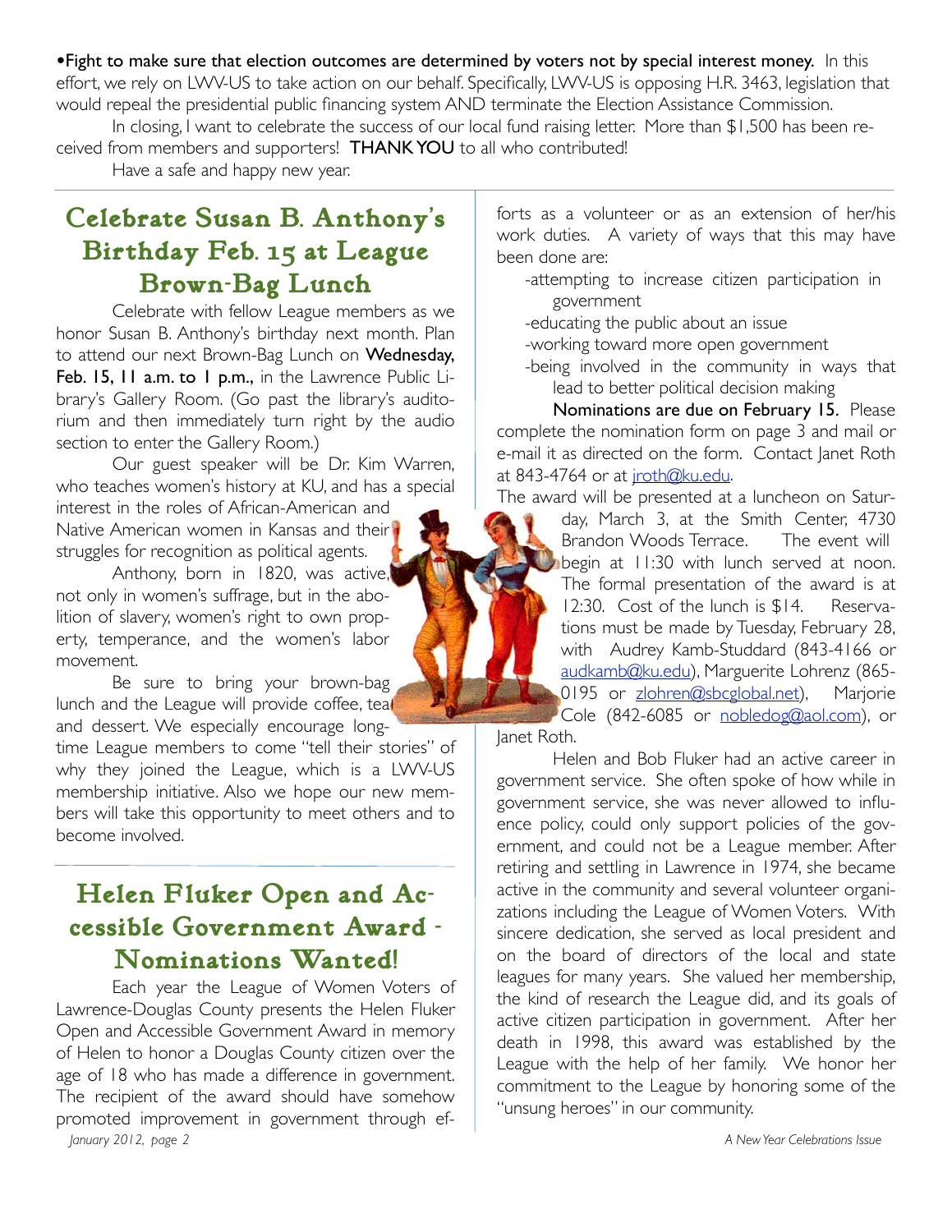### **League of Women Voters of Lawrence-Douglas County**

#### **Helen Fluker open and Accessible Government Award**

#### **Nomination Form**

Name of Nominee:  $\blacksquare$ Title/Organization (if applicable): \_\_\_\_\_\_\_\_\_\_\_\_\_\_\_\_\_\_\_\_\_\_\_\_\_\_\_\_\_\_\_\_\_\_\_\_\_\_\_\_\_\_\_ Address: \_\_\_\_\_\_\_\_\_\_\_\_\_\_\_\_\_\_\_\_\_\_\_\_\_\_\_\_\_\_\_\_\_\_\_\_ Phone: \_\_\_\_\_\_\_\_\_\_\_\_\_\_\_\_\_\_\_

**Criteria:**

 **wise being involved in ways which represent the principles that lead to better political decision-The nominee must be a Douglas County resident over age 18, and their efforts (volunteer or as an extension of their work duties) must have promoted improvement in government. They could have accomplished this in a variety of ways, such as attempting to increase citizen participation in government; educating the public about an issue; working toward more "open" government; or othermaking.**

Please indicate below or attach a statement explaining why you feel this nominee should be considered for the Helen Fluker Open and Accessible Government Award. Please feel free to attach up to three additional sheets to this form.

| Your Name:                                                                                                                                                                                                                    |                          |  |  |
|-------------------------------------------------------------------------------------------------------------------------------------------------------------------------------------------------------------------------------|--------------------------|--|--|
|                                                                                                                                                                                                                               |                          |  |  |
|                                                                                                                                                                                                                               | Phone: <u>__________</u> |  |  |
| Email:                                                                                                                                                                                                                        | Date:                    |  |  |
| This form may be copied if you wish to make more than one nomination.<br>Please send completed forms by Feb, 15, 2012 to:<br><b>Helen Fluker Award Selection Committee</b><br>LWV-L/DC, P.O. Box 1072, Lawrence KS 66044-1072 |                          |  |  |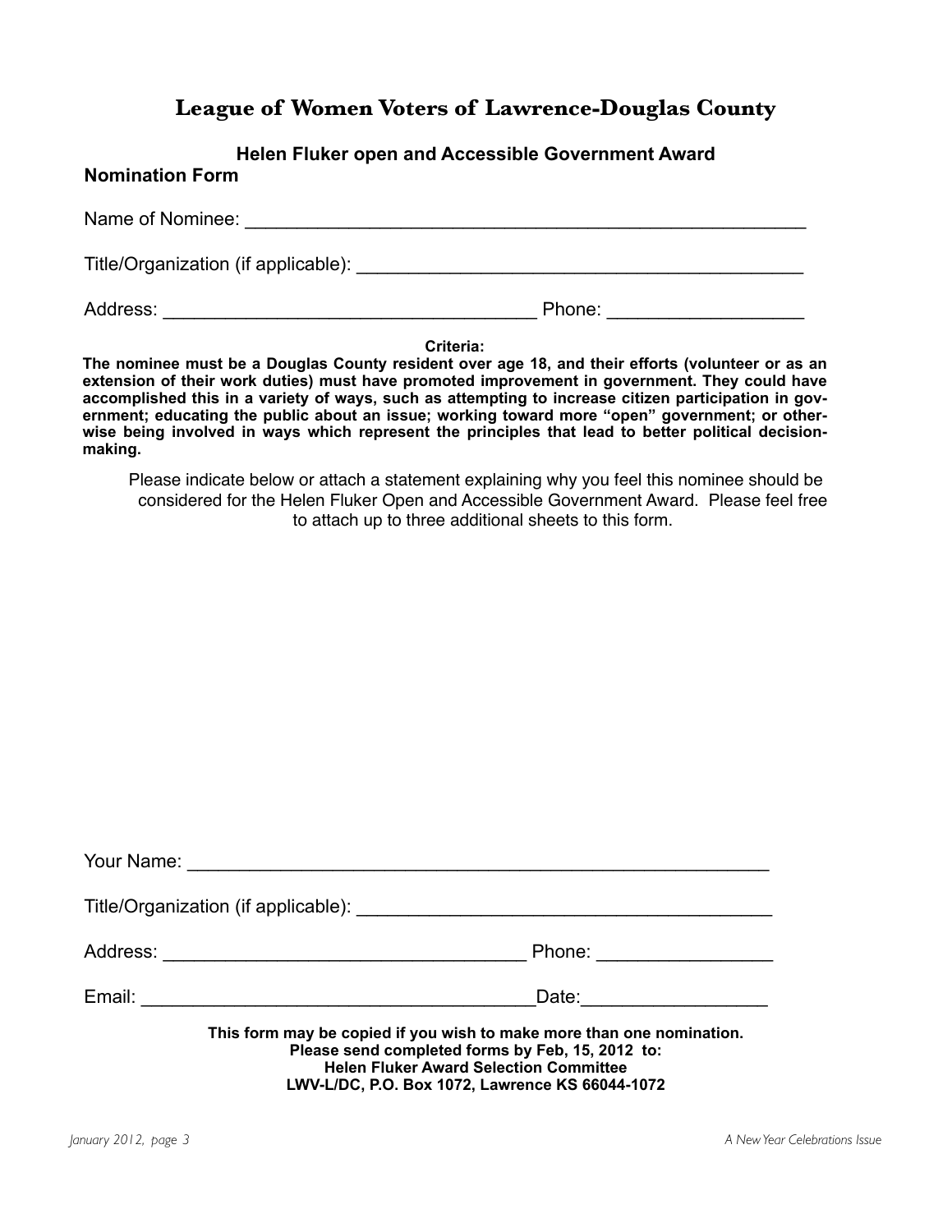## **Successful Fund Drive**

Our Fund Drive has been successful. Letters were mailed at the end of November and resulted in contributions amounting to \$1,590. Contributors chose between giving to the General Fund, the Education Fund, or the Dues Scholarship fund. Of these only the Education Fund is tax deductible. Funds designated for the Education Fund are mailed directly to the League of Women Voters US Education Fund and are not reflected in our local league financial balances.

We received \$930 for the General Fund, \$610 for the Education Fund, and \$50 for the Dues Scholarship Fund. Our last fund drive was held in 2009 and brought in \$900.

Contributions are essential for our activities. Dues only barely cover the per member payments we must send: for each member dues payment of \$50, \$18 goes to LWVK and \$30 to LWVUS. That leaves only \$2 for our local activities, which include publishing The Voter, voter registration drives, educational forums, and the dues scholarships, which allow us to have more diverse membership. (Currently we have seven members on scholarship that would not otherwise be able to join us.)

We deeply appreciate all our supporters who have contributed to this Fund Drive!

## **Voter Registration is Looking for Volunteers**

Voter Registration season is upon us once again. The Voter Services Committee would like to hold at least three voter registration events this spring, but we will need volunteers in order to make that happen. We are working with the Douglas County Clerk's office to try to identify populations to target for voter registration. The National League has created The High



School Voter Registration Project, which is a nationwide effort to encourage young people--especially young minorities--to register to vote, so

we will try to participate in that effort, as well. If you would like to volunteer a few hours to help register voters, please contact our Voter Services Chair, Melinda Henderson, at melin@sunflower.com *January 2012, page 4 A New Year Celebrations Issue* 

## **Increasing Voter Participation in East Lawrence**

On November 30, 2011 I met with Ursula Minor, NAACP; Gwen Klingenberg, LAN; and Christy Kosirog, East Lawrence Neighborhood Association to discuss voter participation in East Lawrence. We came up with the following idea for a partnership ac-

tivity to take place over  $2012.$ 

Name: Voter Increase Coalition

Mission: To increase voter turn-out in all matters, big and small, by creating opportunities to have face-to-



face conversations on why voting matters in Lawrence, Douglas County, Kansas, USA.

Each of us will try to find two members of our organizations, who are not board members, who are interested in working on this project. Members who agree to work on this issue will be involved in these and perhaps other activities: asking other groups to participate, keeping a schedule of all area activities in which we can have a presence; assisting in group planning to make sure that all participating groups cover the activity and other activities as needed. As most if not all of our core groups are non-partisan, members will also need to make sure that the activities remain non-partisan. This group would be different than then the Voter Education Coalition as its primary goal is to encourage voting. All questions regarding candidates or issues would be referred to other sources.

If you would be interested in being the nonboard member to participate in the activity above, please contact Carrie Lindsey for details at 766-8561.

## **Consideration to Cancel Local Study**

A local study on Increasing Voter Participation in East Lawrence is being considered for withdrawal from current program. After discussion on the topic, it has been suggested that there is considerable information on why voter participation is low and efforts might be better spent on undertaking activities that might increase voter participation. (For more information see page article below.)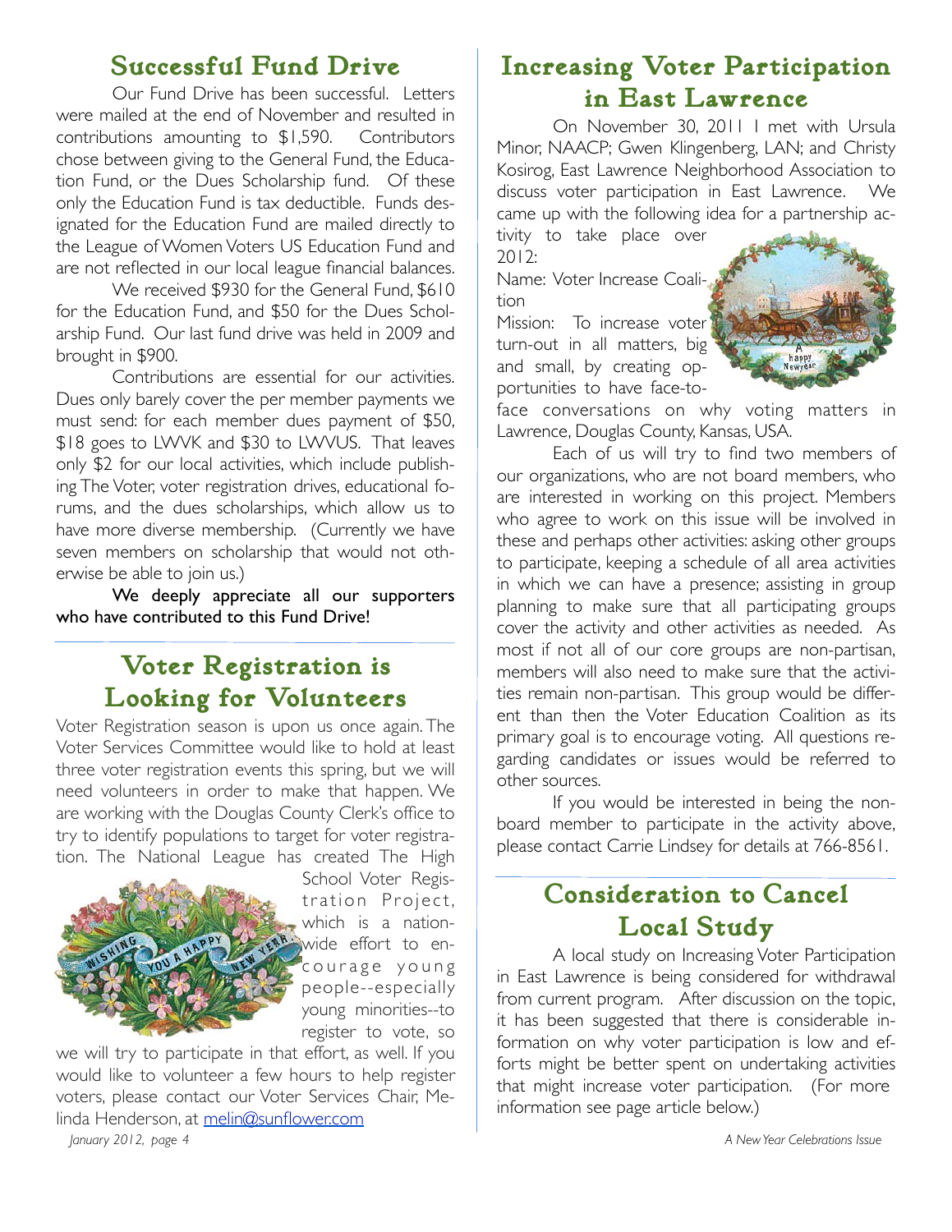Per League of Women Voters of Lawrence-Douglas County Bylaws, Article IX, Section 3 e "Changes in the program due to altered conditions may be made provided that: 1) information concerning the proposed changes is sent to all members at least two weeks prior to a general membership meeting at which the change is to be discussed." The next general meeting will be on January 28 (see calendar for details) and consideration to cancel the local study will be discussed and voted on as part of this meeting.

## **Lawrence Public Library Board Meeting**

January 16, 2012

Board Members Present: Deborah Thompson, Chair; Joan Golden, Vice-chair; Fran Devlin, Secretary/ Treasurer; Chris Burger, Terry Leibold, Ursula Minor, and Kate Harding Poh

Library staff present: Mike Wildgen, Interim Director; Sherri Turner, Assistant Director; Kathleen Morgan, Library Foundation Executive Director, and Staff

Guests: Elinor Tourtellot

The Library Board held an executive session from 2:00 p.m. to 4:00 p.m. The regular meeting began at 4:00 p.m. and ended at 4:30 p.m..

Interim Director, Mike Wildgen, reported that the library had budgeted well for 2011 ending with a revenue surplus. In

budgeting for 2012, the board is aware that there will be a number of unknown costs such as; start of construction, salary of the new director, and health insurance increase. Work will begin soon to meet the May deadline for the 2013 budget.

Kathleen Morgan reported that the New Stories Capital Campaign has officially met its fundraising goal. With all expenses covered, the campaign total is \$1,087,000 from 286 donors. The community is invited to a celebration party on Sunday, January 22 at 4 p.m. in the library lobby. Also, the Library Foundation brought additional resources and support in the form of grants and special events.

On March 13, at 7 p.m. NPR correspondent Susan Stamberg will visit Lawrence for a special library program at the Lied Center. Tickets go on sale at the Lied Center January 22. Prices are \$50 for the program and VIP reception, \$25 for adults and \$10 for students. Burlington Northern Santa Fe, the Cranberry Marketing Committee and KU Libraries are sponsoring this event.

There have been many good proposals for the construction manager. All are either local or in the area. Bidding for the job begins this summer.

The Board agreed to grant an exception to the meeting room policy by allowing meetings , sponsored by the Lawrence Board of Realtors, to disperse information about home buying. These meetings, will be held the end of February into March.

- Elinor Tourtellot, observer

## **Privatization Study**

Two local LWV members are participating in a study group on privatization with the LWV of Topeka. President Kay Hall and Bonnie Dunham attended meetings of the Topeka study group to investigate the growing trend of moving services from the public to private sector.

While there is no right or wrong answer to this trend or whether the transfer will or will not actually save taxpayer money, the study so far has determined that asking the right questions before a contract is put out for bid is essential.

The scope of the study by LWV-USA, states in part: ". . . is to identify those parameters and policy issues to be considered in connection with proposals to transfer federal, state or local government services, assets and/or functions to the private sector."

So far the Topeka group has looked at privatization experiences for prisons, libraries, wastewater, SRS, Medicaid, railroads, schools and more. Many states have passed or are looking are laws to deal with privatization.

Since no local members volunteered to head the study, the Topeka LWV was agreeable to allow us to join their study. The findings of that study will be brought back to the local LWV membership to decide if it wishes to address the consensus questions.

To learn more about this important subject, go to LWV-USA's website on privatization at: http://www.lwv.org/member-resources/privatization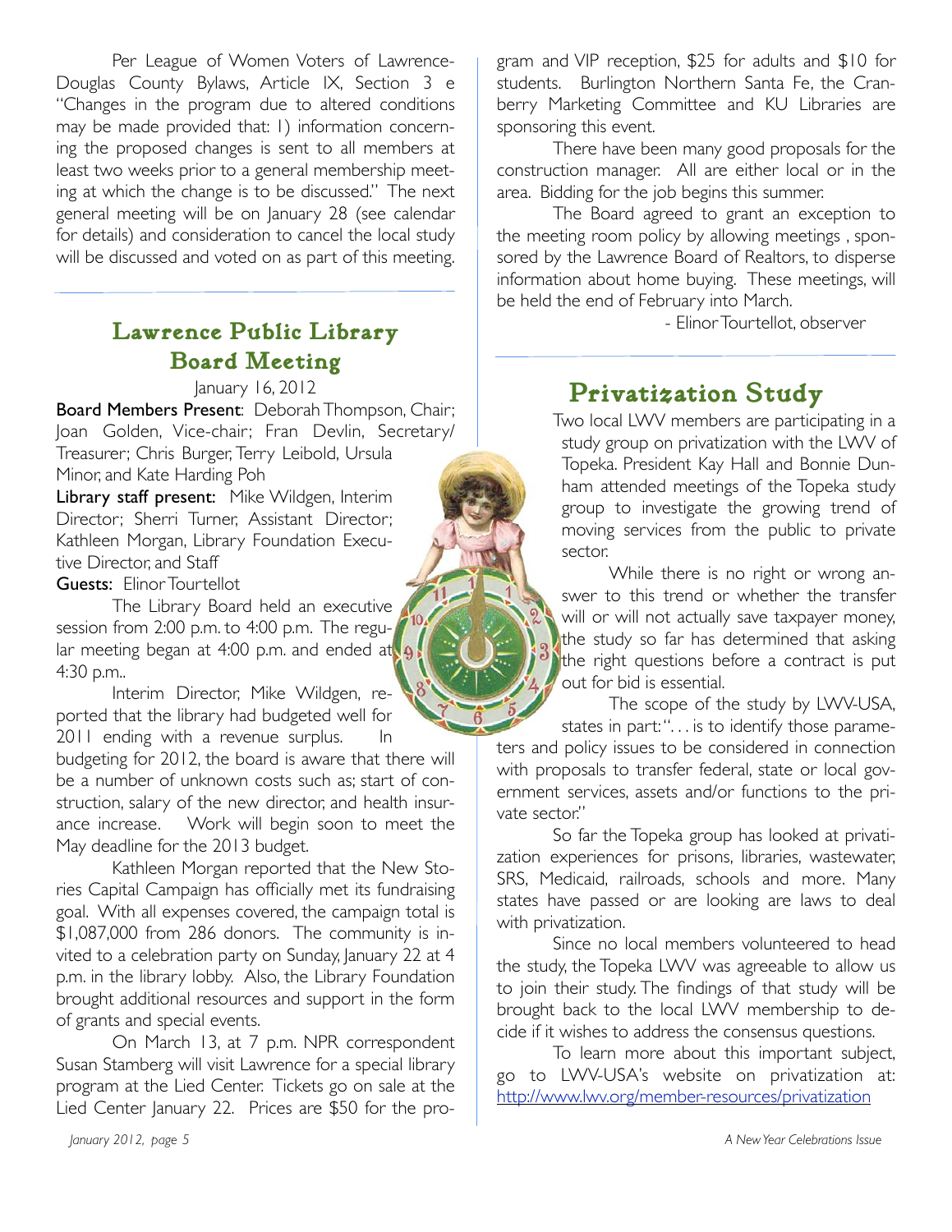## **About the Privatization Study**

http://www.lwv.org/member-resources/privatization

#### Scope of the Privatization Study:

The purpose of this study is to identify those parameters and policy issues to be considered in connection with proposals to transfer federal, state or local government services, assets and/or functions to the private sector. It will review the stated goals and the community impact of such transfers, and identify strategies to ensure transparency, accountability, and preservation of the common good.

#### Timeline:

Early Fall 2011: Information provided to Local and State Leagues November 2011-May 2012: Leagues are encouraged to participate in the study on Privatization of Government services, assets and functions, and the impact on local communities by scheduling meetings to educate members and communities about the issue and come to consensus. May 1, 2012 Consensus deadline.

#### Consensus Questions – Introduction

Federal, state and local governments own extensive assets and are major employers. Governments often consider selling assets, and outsourcing some functions and services to the private sector, including "core" government services such as providing for the safety, security and general welfare (public well-being) of citizens, the economy, and our country. Privatization of these government assets, services and functions has been occurring for decades at all levels of government. The consequences of "privatizing" a government service or function, in particular, may enhance the function or service. Alternatively, it may reduce or alter functions and services. Government revenues may be reduced or lost and jobs may be cut. In some instances, this may have a detrimental effect on the "common good" or public well-being.

One state, for instance, has declared as a matter of state law and policy that "using private contractors to provide public services formerly provided by state employees does not always promote the public interest. To ensure that citizens…… receive high quality public services at low cost, with due regard for tax payers…… and the needs of public and private workers, the (legislature) finds it necessary to regulate such privatization contracts throughout the state."

The purpose of this study is to identify policies and parameters that should be considered when any governmental entity is planning to undertake some type of privatization process.

#### PRIVATIZATION CONSENSUS QUESTIONS

Consensus questions one and two should be presented to the group at the outset of the meeting and then repeated after the other questions have been answered.

1. As a general matter, the extent to which government functions, services and assets have been privatized in the past decade is:

\_\_ Much too much \_\_ Too much \_\_ About right \_\_ Too little \_\_ Much too little \_\_ No consensus

2. Core government services and functions important to well-being of the people should remain with government and not be transferred to the private sector.

\_\_\_Strongly agree \_\_\_ Agree \_\_\_ Disagree \_\_\_Strongly disagree \_\_\_\_No consensus

3. As a matter of good government policy, which of the following criteria should be applied when making decisions to transfer government services, assets and functions to the private sector?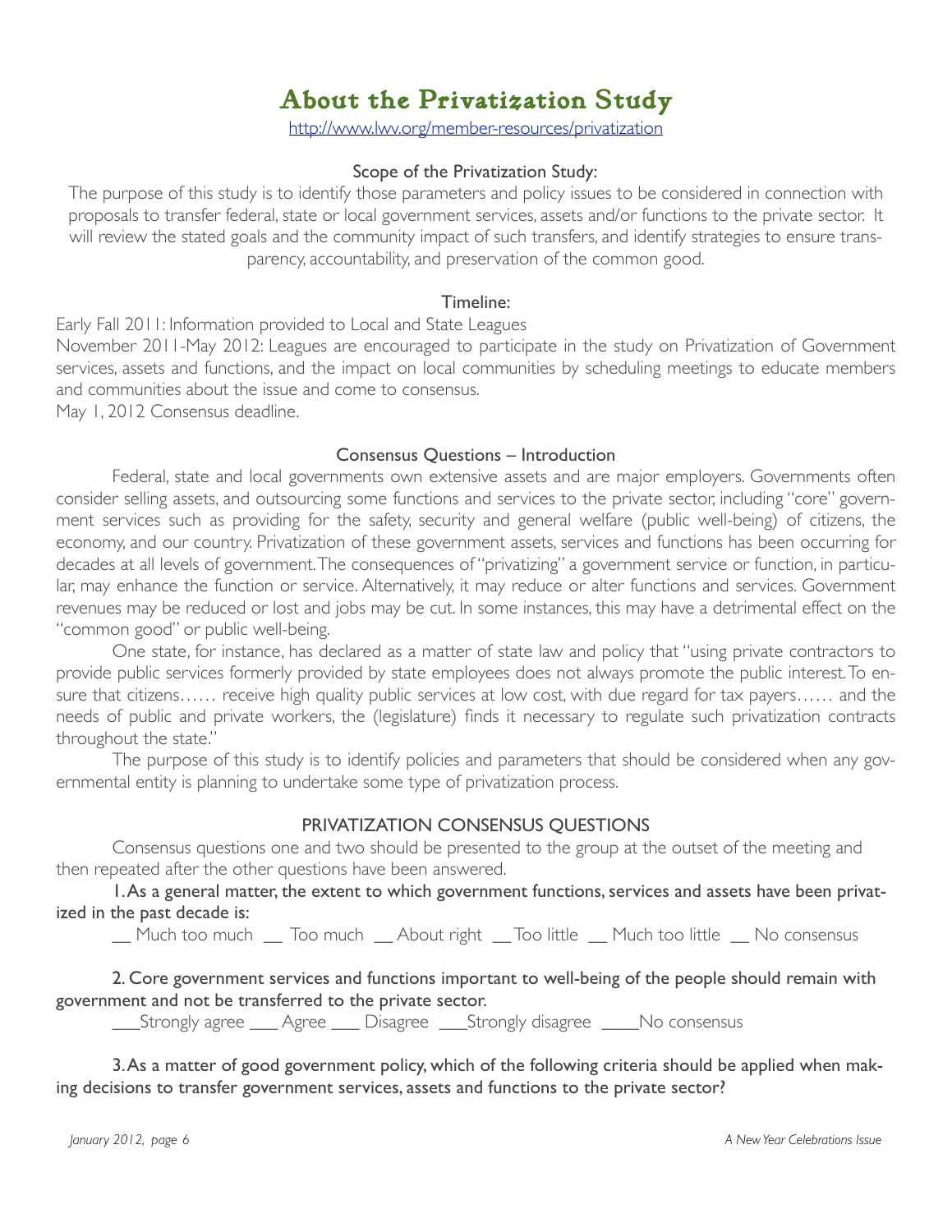a.Transparency and Accountability: All government contracts with private companies for services must ensure public access to relevant records and information regarding contracted services, functions and assets and provide for adequate government oversight and control.

High priority Lower priority \_\_\_Not a priority \_\_\_No consensus

- b.Public Well-being: Provisions are in place to assure that, in the event any public services are to be privatized, there will be no increased risks to public well-being, especially to vulnerable populations. \_\_\_High priority \_\_\_ Lower priority \_\_\_Not a priority \_\_ No consensus!!
- c.Cost and Quality: Privatized services should not appreciably increase the costs or decrease the quality of services to the public.

\_\_\_High priority \_\_\_ Lower priority \_\_\_Not a priority \_\_ No consensus!!

- d.Environmental and Natural Resources: Defined parameters should be in place to assure that environmental and natural resources are not compromised. High priority Lower priority \_\_Not a priority \_\_No consensus!!
- e.Contracts and Sales of Public Assets: All government contracts and privatized public assets should be subject to competitive bidding and comply with all laws regarding awarding contracts.

\_\_\_High priority \_\_\_ Lower priority \_\_\_Not a priority \_\_ No consensus!!

f. Economic Impact: Privatization should not result in a negative economic impact on the communities in which the services are provided.

\_\_\_High priority \_\_\_ Lower priority \_\_\_Not a priority \_\_ No consensus!!

g . Government Recovery of Services and Assets: Provisions should be in place to recover key services, assets and functions should the private sector fail to safeguard them.

\_\_\_High priority \_\_\_ Lower priority \_\_\_Not a priority \_\_ No consensus!!

#### 4. Privatization is not appropriate:

a. When the government lacks the will, ability or resources to adequately oversee contracts with the private entity and any successor thereto.

\_\_Agree \_\_Disagree \_\_ No Consensus

- b. When there is no private entity able or willing to provide the service for the short and long term. \_\_Agree !!\_\_Disagree \_\_ No Consensus
- c. When it poses a potential threat to national security. \_\_Agree !!\_\_Disagree \_\_ No Consensus
- d. When it poses a risk to personal or security data. \_\_Agree !!\_\_Disagree \_\_ No Consensus
- e. When there has been evidence of potential corruption. \_\_Agree !!\_\_Disagree \_\_ No Consensus
- f. When the private entity's goals and purposes are not compatible with public well-being. \_\_Agree !!\_\_Disagree \_\_ No Consensus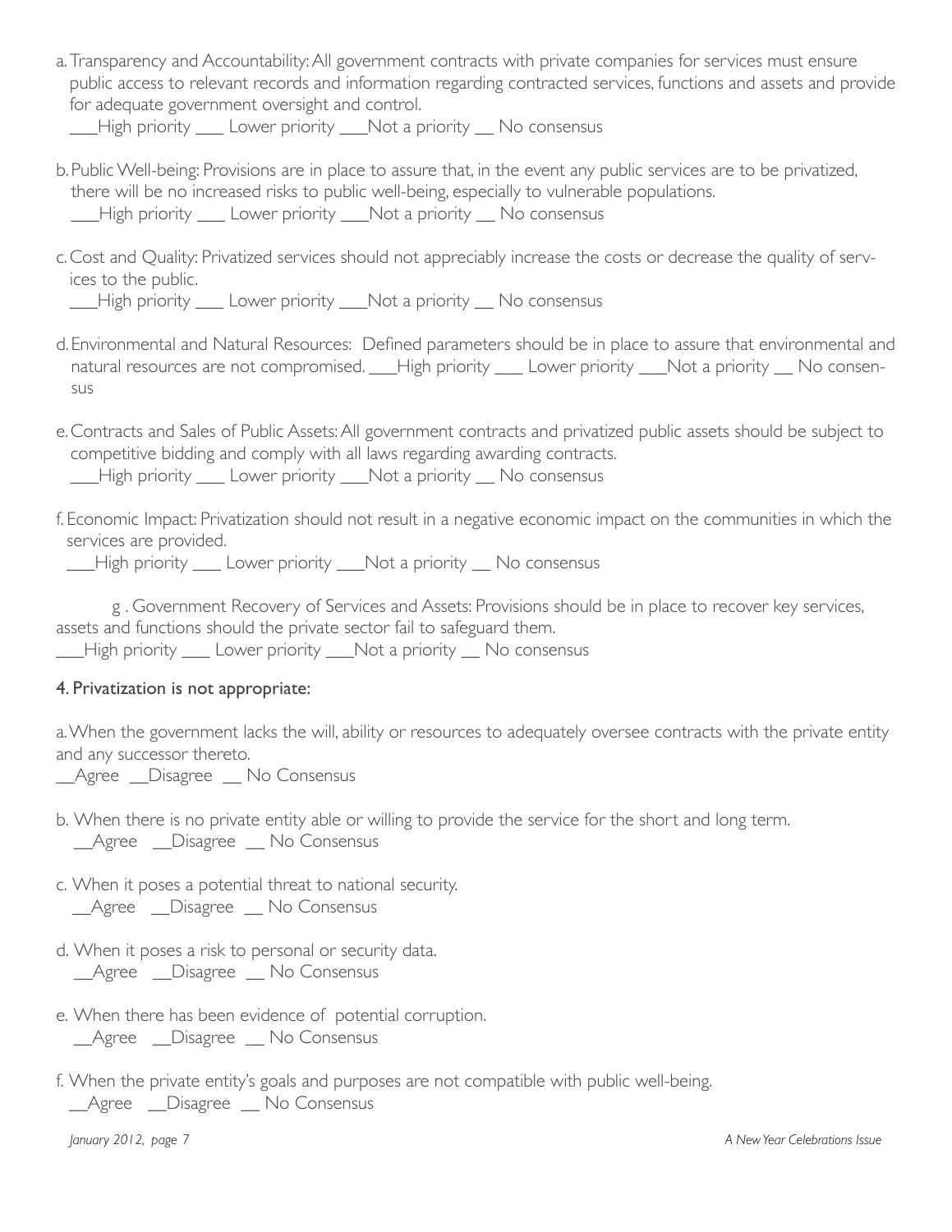g. When the private entity has not complied with existing government requirements for public records, open meetings or publication of reports and audits.

Agree Disagree No Consensus

h. When a loss of revenue decreases government support for mandated or critical services. Agree Disagree No Consensus

#### 5. Some states have developed laws and regulations to control the process of privatization within their jurisdictions. As a general matter, should privatization be regulated?

- \_\_\_\_ a. Yes, all privatization efforts should be regulated.
- \_\_\_!!! b. Yes, some types of privatization efforts should be regulated.
- \_\_\_!!!!c. No, privatization efforts should never be regulated
- \_\_\_!!!!d. No consensus

#### 6. Which of the following should be included in the regulatory process when privatizing public assets, services and functions?

a. Timely public announcements regarding intentions to privatize and the clear and measurable expected benefits to the public

\_\_Strongly agree \_\_Agree \_\_Disagree \_\_Strongly disagree \_\_No consensus

b. Public and stakeholder (investors, shareholders, experts) input into the decision and terms of the contract.

\_\_Strongly agree \_\_Agree \_\_Disagree \_\_Strongly disagree \_\_No consensus

c. Feasibility study regarding performance, costs and benefits. \_\_Strongly agree \_\_Agree \_\_Disagree \_\_Strongly disagree \_\_No consensus

d. Adherence to all laws regarding public contracts..

\_\_Strongly agree \_\_Agree \_\_Disagree \_\_Strongly disagree \_\_No consensus

e Transition plans for displaced employees. \_\_Strongly agree \_\_Agree \_\_Disagree \_\_Strongly disagree \_\_No consensus

f. Accountability and transparency provisions in all contracts.

\_\_Strongly agree \_\_Agree \_\_Disagree \_\_Strongly disagree \_\_No consensus

g. Regular performance evaluations including meaningful opportunity for public comment.

\_\_Strongly agree \_\_Agree \_\_Disagree \_\_Strongly disagree \_\_No consensus

h. Provisions for transferring services and assets back to the government or another contractor in the event of inadequate performance.

\_\_Strongly agree \_\_Agree \_\_Disagree \_\_Strongly disagree \_\_No consensus

i. Adequate resources for enforcement. \_\_Strongly agree \_\_Agree \_\_Disagree \_\_Strongly disagree \_\_No consensus

#### Comments: 500 Words or Less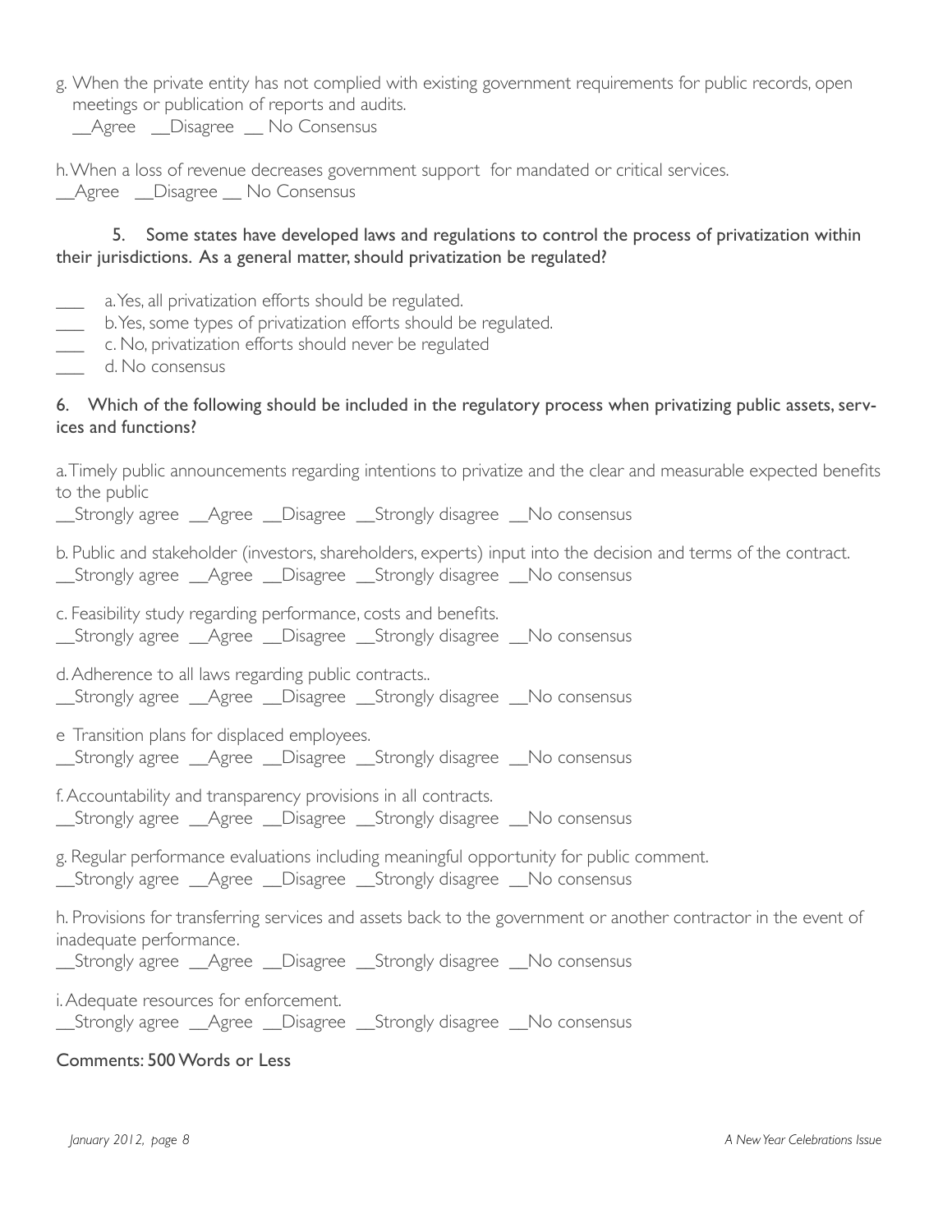## League of Women Voters of Kansas

2012 LEAGUE DAY at the CAPITOL **Wednesday** FEBRUARY 15, 2012 8:30 AM – 2:30 PM at KANSAS BAR ASSOCIATION BI DG 1200 SW Harrison St. Topeka KS 66612

In the upcoming Legislature there are many, many issues about which the League has concerns.

- 8:30 –-- Registration, Rolls and Coffee or Tea
- 9:00 League Day Welcome and Session I on impacts of governor's tax and funding proposals. 10:00 Break
	- 10:15 Session II with LWVK legislative expert, Paul Johnson updates us on legislative goings-on.
	- 11:15 lunch with a presenter on one of the HOT ISSUES. (Kansas Action for Children invited)
	- 12:30, Organizing for Action. How to do ADVOCACY
- 2:30 Adjournment (LWVK Board Meeting following)

SEE KS VOTER ARTICLE ABOUT WHERE TO PARK IN ADDITON TO WEST OF KBA Bldg

Call Maryanna Quilty at 785) 234-6925 with Question Reservations due by Feb 10.

League Day – FEB 15, 2012 Mail Checks to LWVK PO Box 2366 Topeka Ks. 66601

Local League name \_\_\_\_\_\_\_\_\_\_\_\_\_\_\_\_\_\_\_\_\_\_\_\_\_\_\_\_\_\_\_\_\_\_\_\_\_\_\_\_\_\_\_\_\_\_\_\_

Payment  $Check(s)$  Amount  $$25$  each x number  $\sqrt{2}$ 

1. PARTICIPANT\_\_\_\_\_\_\_\_\_\_\_\_\_\_\_\_\_\_\_\_\_\_\_\_\_\_\_\_\_\_\_\_\_\_\_\_\_\_\_\_\_\_\_\_\_\_\_\_\_\_\_\_\_\_\_\_\_\_

2. PARTICIPANT

3. PARTICIPANT\_\_\_\_\_\_\_\_\_\_\_\_\_\_\_\_\_\_\_\_\_\_\_\_\_\_\_\_\_\_\_\_\_\_\_\_\_\_\_\_\_\_\_\_\_\_\_\_\_\_\_\_\_\_\_\_\_\_

4. PARTICIPANT\_\_\_\_\_\_\_\_\_\_\_\_\_\_\_\_\_\_\_\_\_\_\_\_\_\_\_\_\_\_\_\_\_\_\_\_\_\_\_\_\_\_\_\_\_\_\_\_\_\_\_\_\_\_\_\_\_\_



*January 2012, page 9 A New Year Celebrations Issue*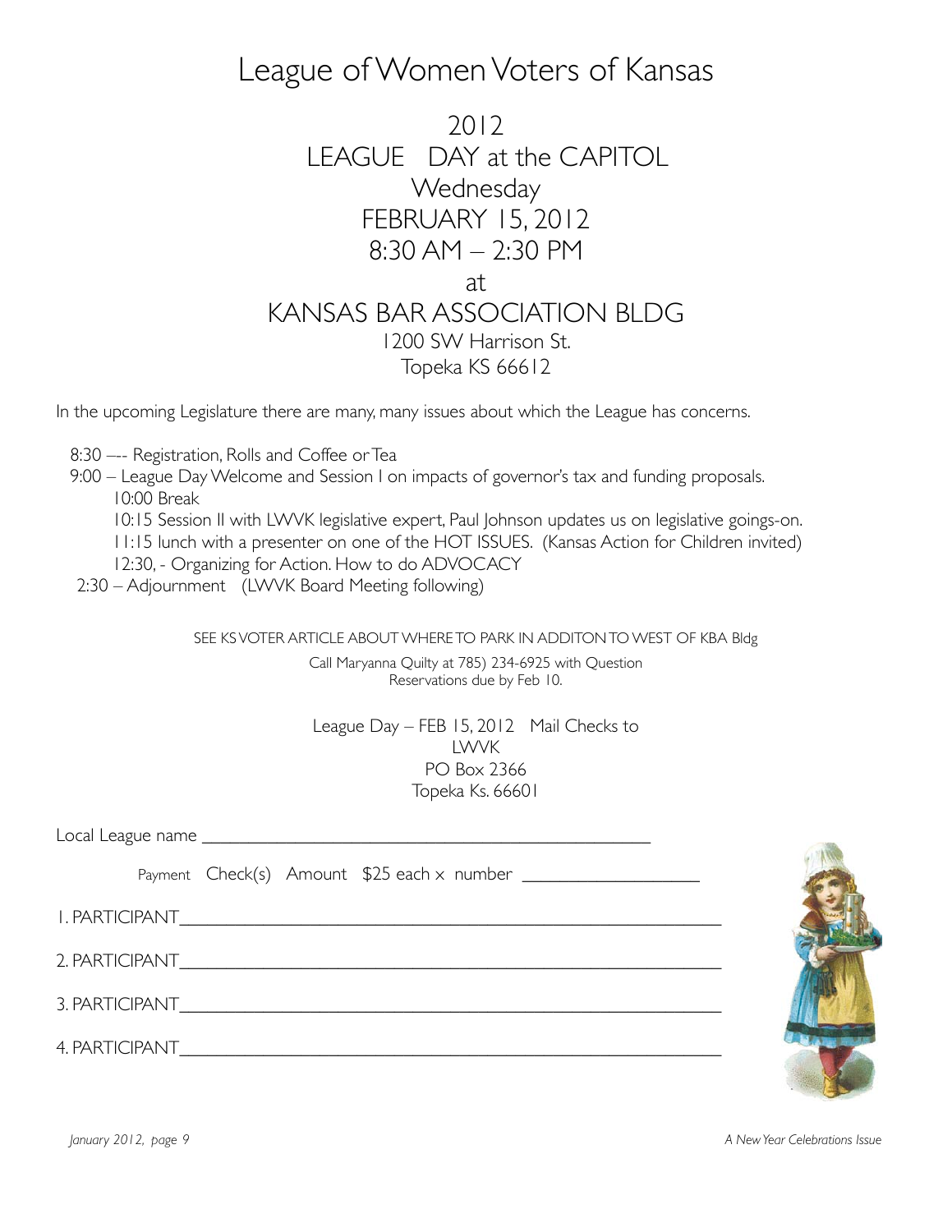## **LWVK Two-Year "Restudy State Finance Position"**

In June 2011 at the LWVK State Convention in Emporia, the membership approved a two-year restudy of our position on State Finance. One of the study team's first actions was to post information on at www.lwvk.org under a link titled, "Kansas Taxes: Who Pays?" Data includes links to the Kansas State Constitution, studies and reports on Kansas' revenues, tax exemptions and credits.

The two-year restudy of our current State Finance position will conclude in December 2012. Until that time, the LWVK will operate under its current position. This position calls for a broad-based tax system that is fair, provides adequate revenue, and effectively administered.

Governor Brownback has now released to the public his recommendations to the Legislature for state taxes and the FY 2013 state budget. The Team encourages members to go to www.lwvk.org and review our State Finance Position Statement and the documents under the link, "Kansas Taxes: Who Pays?"

The following new items have been added :

1. The Brownback Pro-Growth Plan: Making the State Income Tax Flatter, Fairer and Simpler

2. Kansas Speaks, Fort Hays University, Docking Institute for Public Policy, 2011

3. Ten Rules of Advocacy

4. "Arkansas Chamber Tax Study has Lessons for Kansas"

Our study of tax policy will continue this year under the principles in our current State Finance position. We encourage LWVK members to consider legislative actions during the 2012 Legislative Session in light of our current position. Carol Jacobson and Liz Post, Co-chairs, Restudy State Finance Position

Note: To follow bills introduced and actions in this Legislative Session go to www.kslegislature.org . Click "Legislative News" in the blue box on the left side of the screen. This takes you to "Current Happenings." Scroll down to "Bills and

Resolutions" to see those introduced, their numbers *January 2012, page 10 A New Year Celebrations Issue* 

and titles. Click the title to see the bill's contents and history. The link "Calendars" in the dark blue bar at the top of the page takes you to House or Senate daily actions, including committees to which bills have been referred.

## **Land Use Committee Reports**

November meeting.

The November 2011 Land Use Committee (LUC) meeting was held at 7:00 p.m. on November 12 at the Merc. Because the Planning Commission (PC) November Agenda was short, only their Monday meeting was scheduled. There was one item on which LUC chose to write a letter to them. In addition there were two issues that required action from LUC on previous items that were scheduled to go before the City Commission (CC): (1) the Brook Creek Neighborhood asked us for help with a problem that they were having with a non-complying salvage yard which they planned to take to the City Commission in December and (2) a text amendment on height and set-back requirements in our Land Development Code (LDC) proposed by the planning staff at the request of developers which had been approved by the PC. We had already sent letters on this to the PC, but wanted to restate our concerns to the CC. Therefore, we authorized three letters at our LUC meeting--one to the PC and two to the City Commission (CC).

Our November letter to the PC regarded Item

No. 4, a Text Amendment to the Land Development Code on adding a new industrial zoning district that would be intermediate in intensity between the IL (Limited Industrial) and the IG (General Industrial) Districts. This new zone was to be named the IM (Medium Industrial) District. This IM District was supposedly designed to allow it to be less objectionable and therefore to be located closer to sensitive areas. A list of permitted uses was included in the text amendment. We reviewed the proposed list, portions of which we excerpted and included, with added comments, as an attachment to our letter. We pointed out that some permitted uses could have

a very negative impact on residential and other sensi-

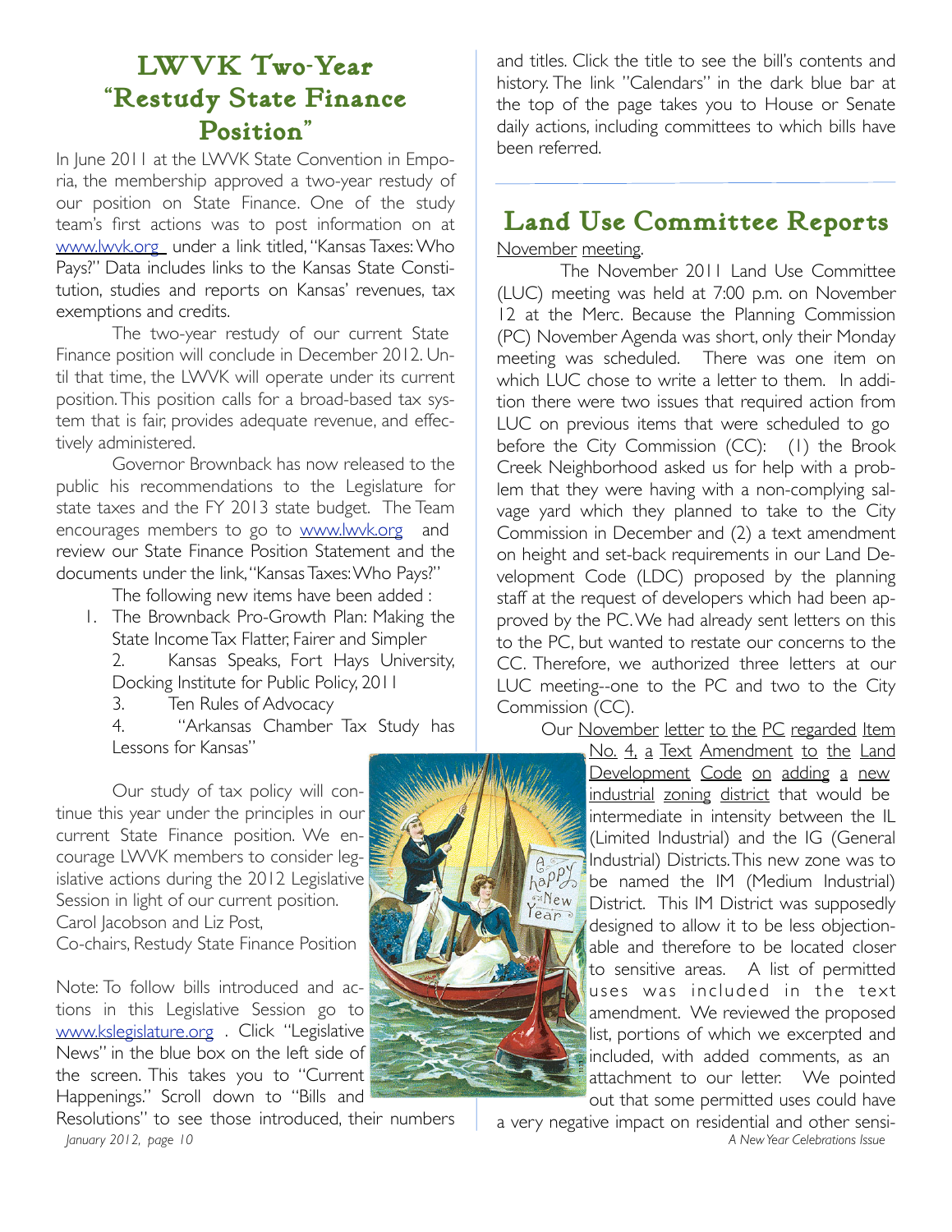tive areas, contrary to the expressed intention of this proposed amendment, and therefore, we requested that the PC defer the amendment for further study. OUTCOME: the PC deferred the text amendment indefinitely.

Our first letter to the City Commission regarded a salvage yard

that was a non-complying open use of land in a floodplain zoned as a residential district (RS10) immediately adjacent to single family homes at the north end of Haskell Avenue. Background: This open use of land had been non-conforming since the 1963 zoning ordinance was adopted, but only recently had become intolerable because of the noise, smoke, trash, traffic, and other objectionable environmental impacts resulting from its most recent use as a salvage yard. The neighborhood had complained for several years, but without effective response or enforcement by the City, primarily because of the staff interpretation of the zoning code. Finally, the neighborhood complained directly to the City Commission and the commissioners heard the issue on December 13. The owner of the salvage yard had reduced the area being used, but was still creating the same environmental problems in his open yard. The staff directive to the City Commission on the issue was for them (the Commissioners) to interpret the term "open use of land." This was only one of the many neighborhood complaints, but it was identified by staff as the principal issue of non-compliance.

In our letter we pointed out that the Board of Zoning Appeals had the responsibility to interpret the zoning law, not the City Commission. Based on our National League of Women Voters Position we requested that the City Commission enforce the law. OUTCOME: The City Commission made no decision

at their meeting when they heard the issue on December 13, but discussed it in executive session on January 10. The City Commission ordered the staff to enforce an order of violation, with which the owner now has until January 30 to comply.

The second letter that we sent to the City Commission was on the issue of the text amendment to height and setback restrictions in Article  $6$  of the LDC, specifically, the proposal to eliminate Section 20-





 $602(h)(2)(i \& ii)$ . This is the section that requires non-RS districts to be the same height as the existing adjacent RS (single family) building or to be set back from the lot line the same distance as the height of the proposed adjacent non-RS building. We had already sent many letters objecting to eliminating this section,

but this letter asked that the CC not only keep this section in the Code but also instruct staff to design methods to create "density gradients" in non-RS developments adjacent to RS districts. Our illustration of this, included with our letter as an attachment, was designed by a leading national architectural firm, and showed a multiple family building complex designed with graduated heights decreasing down to equal the height of the lowest density of single family homes at the edge. An urban planner at KU, responding to our request for help, had proposed this solution for situations where potentially incompatible non-RS districts were adjacent to RS districts. He had pointed out that screening alone was insufficient and gave examples of how land use planning could solve the problem, the "density gradient" solution being one of them.! ! OUTCOME: The City Commission finally heard this item on January 10, and has postponed the changes to the text amendment for an unknown length of time.

#### December meeting.

Our LUC meeting in December was at 7:00 p.m. on Saturday, the  $10<sup>th</sup>$  at the Merc; again early in the month because the PC meeting was early. We sent three letters to the PC, and because of the CC schedule, submitted the two letters, above, to the CC in December and January.

The first letter sent to the Planning Commission in December was on Item 4, a text amendment to

> the Land Development Code defining and clarifying dwelling occupancy limits. The purpose of this was to make clear the definitions of "family," the limits on single family (RS) occupancy (no more than three unrelated adults) and that accessory dwelling units may add only one more adult. The problem that we saw here was that the accessory dwelling unit is permitted only in certain specific zoning districts: RS40, RS20, RS10, RS7, MU (Mixed District) and CN1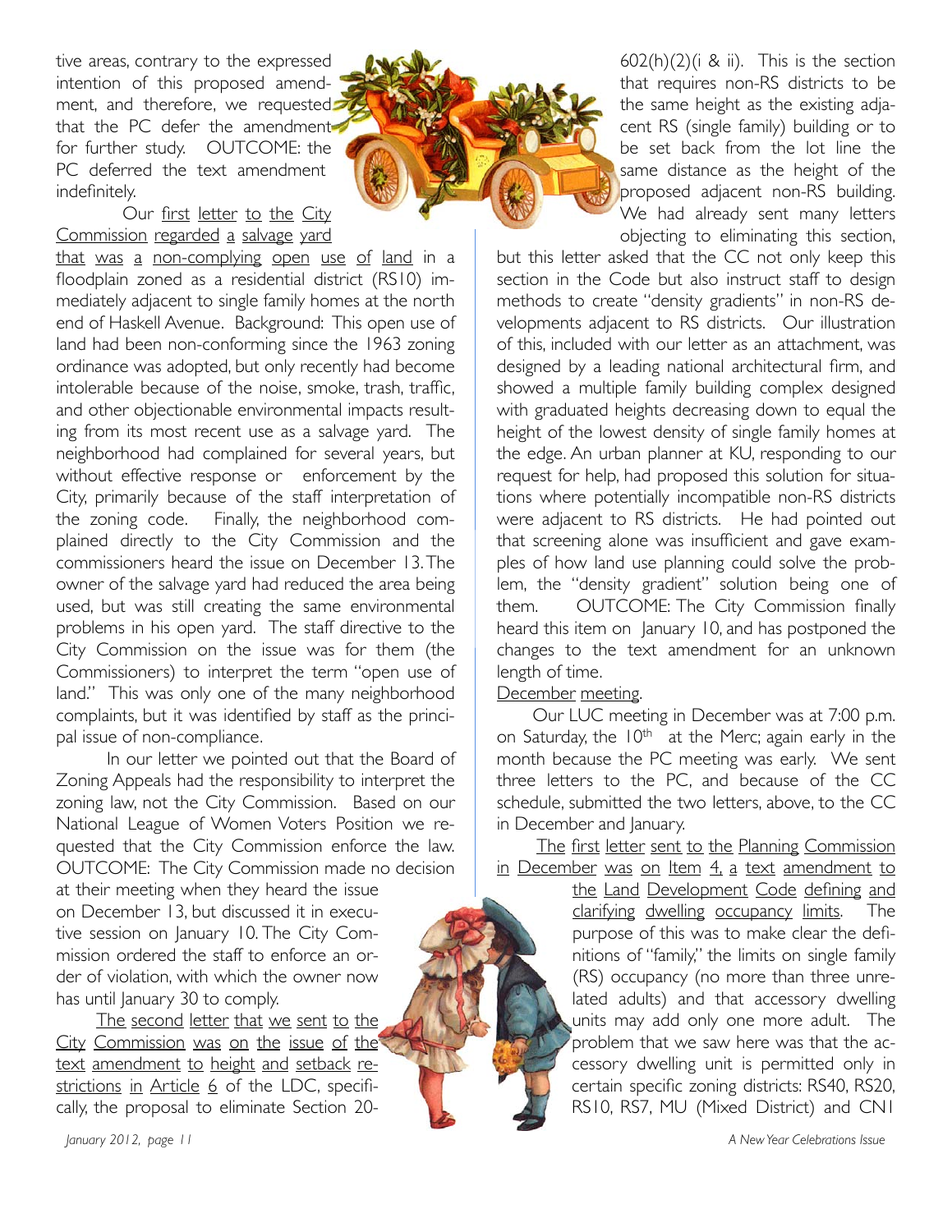(Neighborhood Commercial Center). The proposed wording for accessory dwellings had been included identically in the other residential zoning districts, as well. We were concerned that this would cause confusion when trying to interpret permitted uses in the other districts where accessory dwellings are not permitted. OUTCOME: staff agreed with us, and the proposed text amendment was reworded.

Our second letter regarded Item No. 5, the Northeast Sector Plan. The governing bodies had sent the plan back to the PC to reconsider with certain specific instructions, one of which was to compare costs of development of the NE Sector with other industrial areas of Douglas County. The staff, in their Report, had replied that this wasn't a planning consideration. Our forwarding letter stated: [in plan-

ning decisions] "...We believe the cost of developing an area should be a consideration... The hazards and risks of developing an area, which will be reflected in the cost, must be a consideration because these issues are of public concern, as well as is the issue of preserving our irreplaceable resources."

We have sent many letters on this plan, our previous one being a very inclusive analysis of the problems with the industrial districts proposed in this NE Sector Plan and in the proposal for preserving agricultural soils. We included that letter as an attachment to our forwarding letter. OUTCOME: The PC deferred action, but instructed staff to reduce the amount of industrially desig-

nated land from 300 acres to 125 acres and to bring options on its configuration back to the PC.

The third letter sent to the PC in December was on Item No. 6: modifications to and clarification of the Subdivision Regulations as text amendments. Background: In previous months, the Chamber of Commerce, among others, had requested that changes be made to these regulations. We had responded to some of the proposals previously, and the staff adopted two of our requested changes (see October Voter). The Regarding this current text amendment, we first should give a note of explanation. In the Rural Area of the County, in order to encourage preserving agricultural land and directing residential development to the Urban Growth Ar-



eas and towns and cities, a new system of property division was adopted as a replacement for the "5-acre exemption." This new system requires larger parcels to be owned before allowing them to be further subdivided into county residences. These larger parcels are called "Parent Parcels" and must be at least 20 acres in size. The Residential Parcels created from these Parent Parcels are limited to two, or three on corners. Where adjacent tracts with common boundaries areowned by the same person, "boundary transfers" are allowed in order to combine smaller tracts to create the minimum 20 acres or larger. This process does not involve transfer of land fromone person to another. It only shifts adjacent lot lines to create a larger tract under the same ownership.

However, one new text amendment to the Sub-

division Regulations appeared in the December PC agenda: a proposal in the Rural Area to allow Parent Parcels to be created from adjoining properties not only under the same ownership by boundary transfers, but also under different ownerships, also by means of "boundary transfers." Comment: This "new" type of boundary change between adjoining tracts that are not owned by the same person amounts to a subdivision and transfer of property, and is opening a totally new situation in the county that could lead to totally unintended proliferation of residential development.

We objected verbally, and the staff remedy was to limit the number of

parent parcels created using this method to one. This still could become a major problem because of the lack of defining limits to the purpose, number of times and size of property to be transferred with this "boundary transfer," especially regarding how often this can be repeated with neighboring separatelyowned properties having adjoining lot lines. To editorialize: too often "solutions" inadvertently become major problems through unanticipated consequences. This is especially true in urban planning. OUTCOME: this text amendment was adopted unanimously by the PC.